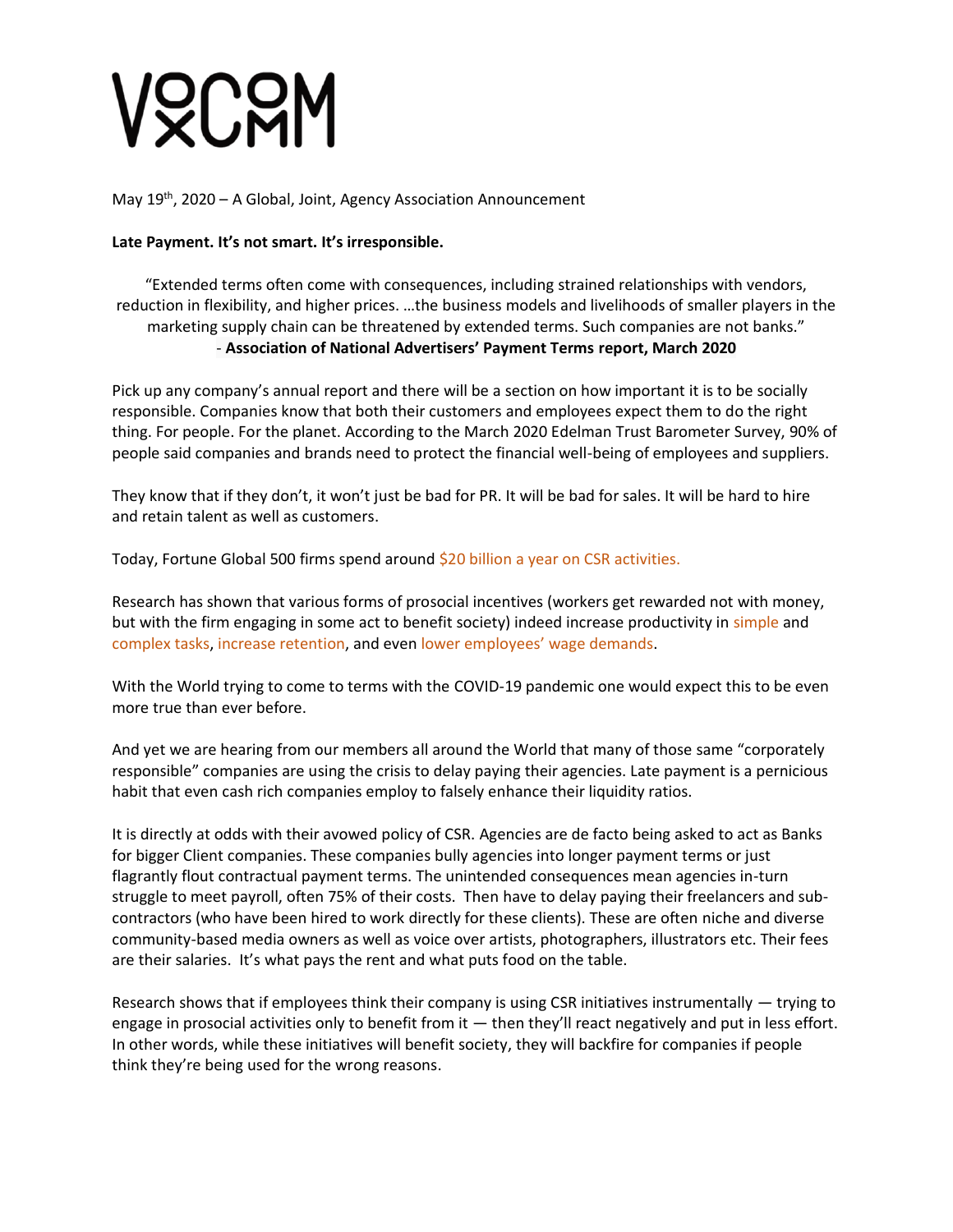# VOCOM

*"*It cannot be in clients' long-term interest, when reputation is so critical to ensuring you can work with the best possible talent, to unfairly extend payment terms.*"* **- Stephan Loerke, CEO, World Federation of Advertisers, May 2020**

*"I'll be perfectly blunt: I think there are situations which are unfair and cross the line, and I am not a proponent of continuing to extend terms. There are some situations which have broached into unfair territory and there needs to be a reckoning between clients and agencies to what is reasonable and sustainable over the long term and stick with that."*

# **- Bob Liodice, CEO, Association of National Advertisers** *Campaign***, May 2020**

The below named agency associations around the world have come together to call on members' clients to seek agreement on payment terms that support a positive and mutually beneficial relationship. Together we can support the sector and those that rely on our industry for their livelihood.

- Alianza por el Valor Estratégico de las Marcas (AVE) Mexico
	- o Contact Sergio López [sergio.lopez@ave.mx](mailto:sergio.lopez@ave.mx) / +52 2623-0560
- Association of Accredited Advertising Agencies of Hong Kong (HK4As) Hong Kong
	- o Contact Onie Chu [onie.chu@aaaa.com.hk](mailto:onie.chu@aaaa.com.hk) / +852 2882-8161
- Association of Accredited Advertising Agents (4As) Malaysia o Contact Khairudin Rahim – [khairudin@aaaa.org.my](mailto:khairudin@aaaa.org.my) / +60 (3) 7660-8535
- Association of American Advertising Agencies (4A's) United States of America o Contact Marla Kaplowitz – [Mkaplowitz@4As.org](mailto:Mkaplowitz@4As.org) / +1 (212) 850-0702
- Brazilian Association of Advertising Agencies (ABAP) Brazil o Contact Alexandre Gibotti – [presidencia.nacional@abap.com.br](mailto:presidencia.nacional@abap.com.br) / +55 (11) 3074-2162
- Commercial Communications Council New Zealand o Contact Paul Head – [paul@commscouncil.nz](mailto:paul@commscouncil.nz) / +64 (21) 574-062
- The Communications Council Australia o Contact Tony Hale - [tony@communicationscouncil.org.au](mailto:tony@communicationscouncil.org.au) / +61 411 153-447
- European Association of Communication Agencies (EACA) Europe
	- o Contact Tamara Daltroff [tamara.daltroff@eaca.eu](mailto:tamara.daltroff@eaca.eu) / +32 (2) 740-0715
- Institute of Communication Agencies (ICA) Canada
	- o Contact Scott Knox [scott@theica.ca](mailto:scott@theica.ca) / +1 (437) 350-1436
- Institute of Practitioners in Advertising (IPA) United Kingdom
	- $\circ$  Contact Paul Bainsfair [paul@ipa.co.uk](mailto:paul@ipa.co.uk) / +44 (776) 833-3666